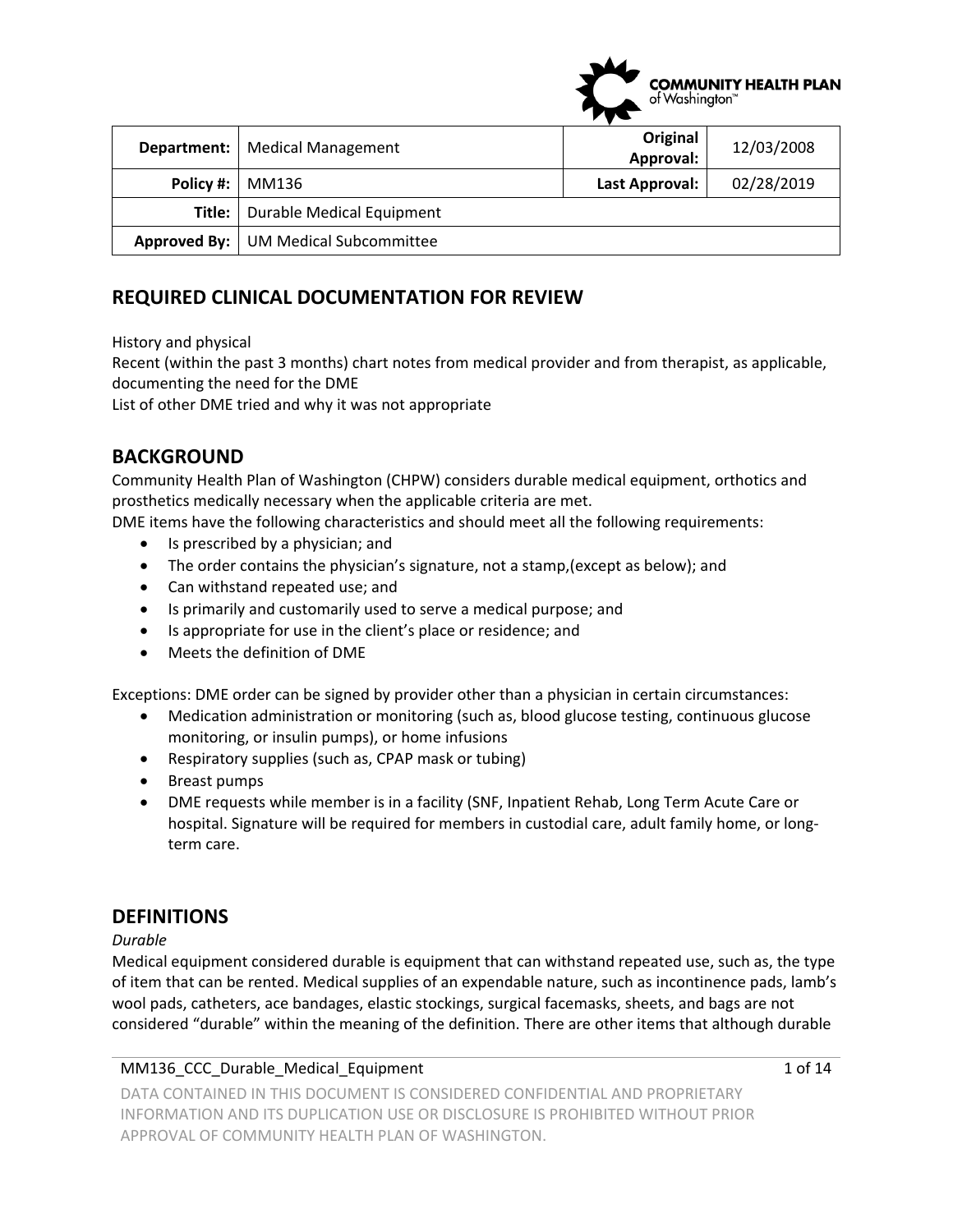

in nature, may fall into other coverage categories such as supplies and orthotics and prosthetics. Orthotics and Prosthetics items include, but are not limited to, braces, artificial limbs and eyes.

#### *Medical Equipment*

 require documentation to determine whether the item constitutes medical equipment. This the field of physical medicine and rehabilitation. If the equipment is new on the market, it may be Medical equipment is defined as equipment primarily and customarily used for medical purposes and is not generally useful in the absence of illness or injury. In most instances, no documentation will be needed to support whether a specific item of equipment is medical in nature. However, some cases will documentation would include the advice of local medical organizations and facilities and specialists in necessary, prior to seeking professional advice, to obtain information from the supplier or manufacturer explaining the design, purpose, effectiveness and method of using the equipment in the home as well as the results of any tests or clinical studies that have been conducted.

## **INDICATIONS/CRITERIA**

For **Medicare Advantage** members, if national or local coverage determinations (NCDs, LCDs), as outlined by the Centers for Medicare and Medicaid Services (CMMS), are available, then these will be used to determine coverage and criteria to determine medical necessity. If none are available, CHPW uses CHPW Clinical Coverage Criteria and then MCG as noted below.

For **WA Health Care Authority (HCA) Apple Health members**: In all cases when available, HCA Health Technology Assessment program determinations are used. For DME not addressed by the HCA HTA Program, CHPW uses CHPW Coverage Criteria next. For DME not addressed by either, CHPW uses MCG.

For both **Medicare and Apple Health Members**, any requests for DME must also meet all the following criteria:

- A current (within 3 months) face-to-face evaluation by the treating physician and therapist, as applicable, showing medical need for the device by the member
- determine the type of device that meets the member's medical needs, is efficacious and safe for the member's use, including during transfers and fits properly in the physical space of the A physical or occupational therapy assessment, including home assessment, if appropriate, to member's home
- Successfully trial by the member of the device or a close simulation of the device
- Results of trials of less expensive devices, if apparently available, and explanation of why these less expensive devices are not appropriate for the member's condition and situation

# **SPECIAL CONSIDERATIONS**

**Rental of DME** 

#### MM136 CCC Durable Medical Equipment 2 of 14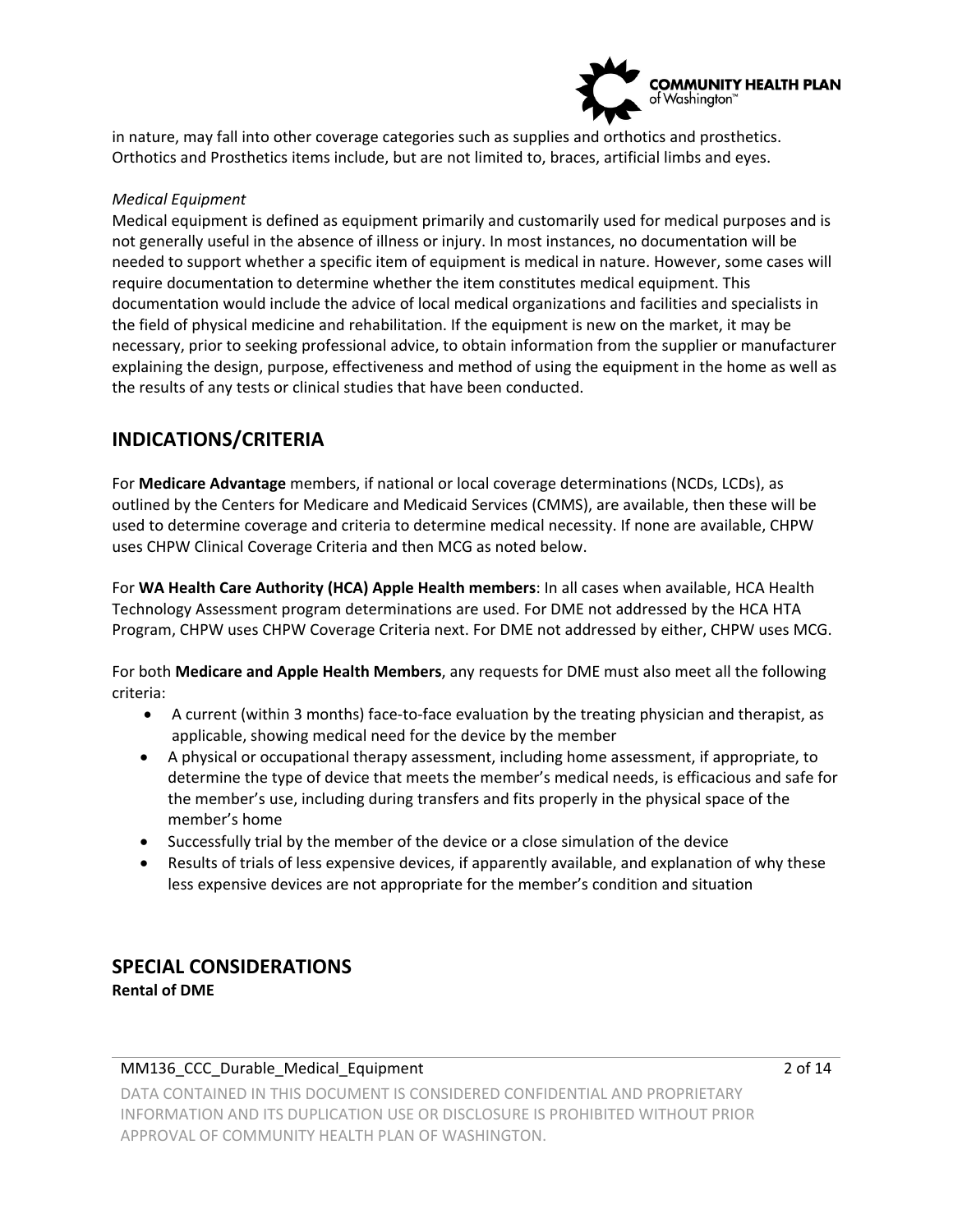

 CHPW follows HCA guidelines by applying DME rental fees towards the eventual purchase of a device. (Some DME are for purchase only. Rules regarding rental versus purchase should be checked.)

#### **Repair of DME**

- Repair of any DME must meet relevant criteria for medical necessity, including prior authorization if required for similar new equipment.
- Repair is considered only for client-owned equipment after expiration of warranty period.
- It is the expectation of CHPW that the provider will have checked for warranty coverage before submitting a request for a DME repair. Warranty coverage will be reviewed, along with repair cost, at the time of assessment for prior authorization.
- Repairs do not require a face to face evaluation with the physician but do require a physician signature on the order.

#### **Replacement of DME**

- authorization if required for similar new equipment. Replacement of any DME must meet relevant criteria for medical necessity, including prior
- face‐to‐face evaluation by the treating physician and therapist, as applicable, showing medical Any requests for DME replacement must include documentation of a current (within 3 months) need for the device by the member.
- CHPW does not pay for the replacement of equipment, devices, or supplies which have been sold, gifted, lost, broken, destroyed, or stolen as a result of the client's carelessness, negligence, recklessness, deliberate intent, or misuse unless:
	- devices, or supplies, through no fault of the client that occurred while the client was  $\circ$  Extenuating circumstances exist that result in a loss or destruction of equipment, exercising reasonable care under the circumstances; or
	- o Otherwise allowed under specific HCA program rules.

#### **ADDITIONAL DME CRITERIA:**

## **PLEASE SEE ALSO MM162 "MEDICAL APPROPRIATENESS FOR SERVICE" POLICY, WHICH APPLIES TO ALL DME.**

| <b>EQUIPMENT</b>                         | <b>CRITERIA</b>                                                                |  |  |
|------------------------------------------|--------------------------------------------------------------------------------|--|--|
|                                          | AFO/KAFO/ORTHOTICSee CHPW policy MM158                                         |  |  |
| S                                        |                                                                                |  |  |
| <b>BONE GROWTH</b><br><b>STIMULATORS</b> | For Medicare members: CMS Coverage Criteria in Noridian LCD L33796             |  |  |
|                                          | For HCA WA Apple Health: WA HTA 20090828B: Bone Growth Stimulation, 10/30/2009 |  |  |
|                                          | https://www.hca.wa.gov/assets/program/findings decision bgs 103009[1].pdf      |  |  |
|                                          | CMS NCD criteria referenced by the HTA 20090828B:                              |  |  |
|                                          | National Coverage Determination (NCD) for Osteogenic Stimulators (150.2)       |  |  |
|                                          | <b>CHEST COMPRESSION For Medicare Members:</b>                                 |  |  |
| <b>DEVICES</b>                           | Noridian LCD L33785: High Frequency Chest Wall Oscillation Devices             |  |  |

### MM136\_CCC\_Durable\_Medical\_Equipment 3 of 14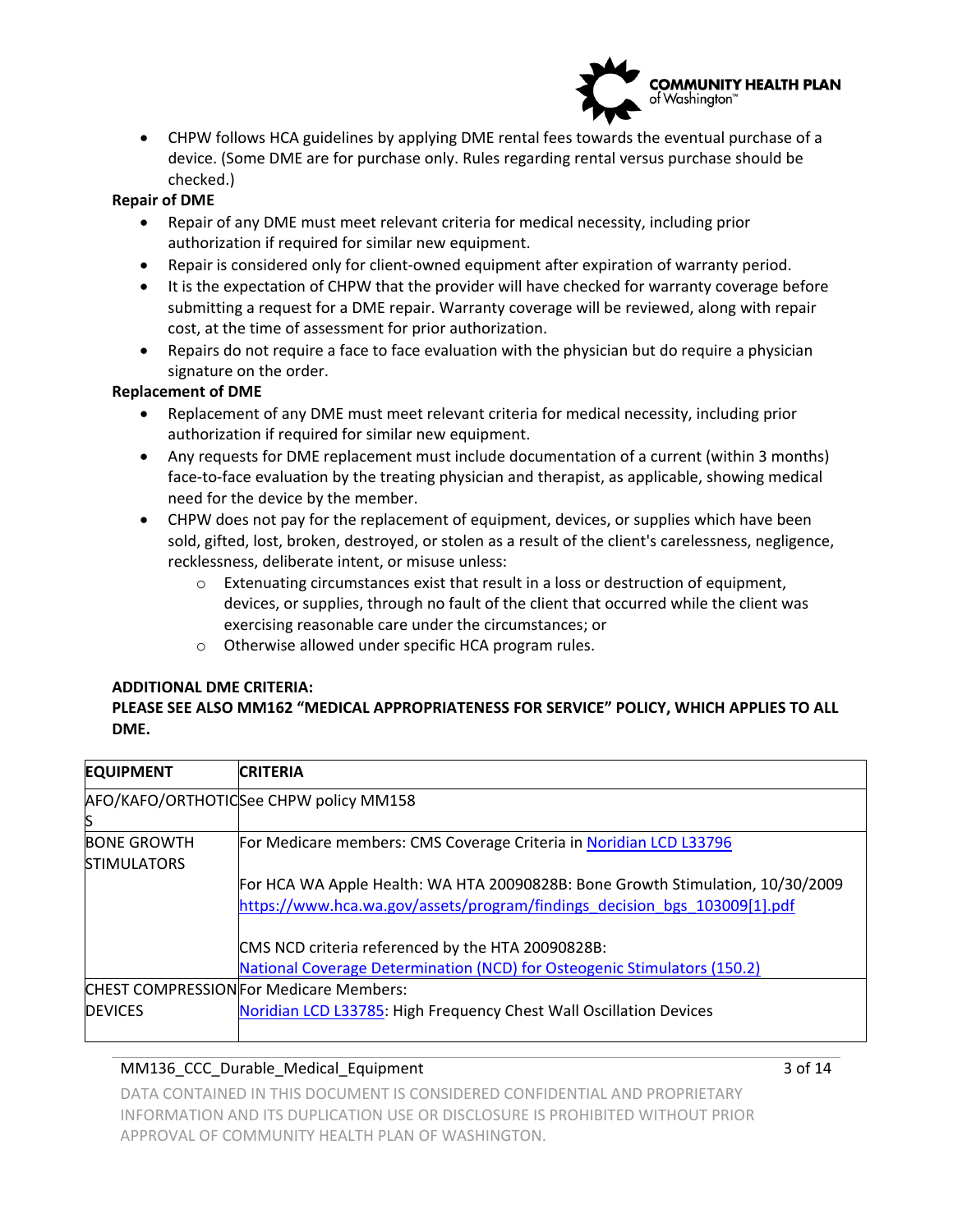|                                                            | <b>COMMUNITY HEALTH PLAN</b><br>of Washington™                                                                                                                                                                                                                                                                                                                                                                                                                                                                                                                                                                                                                                                                                                                                                                                                                                                                                                                             |
|------------------------------------------------------------|----------------------------------------------------------------------------------------------------------------------------------------------------------------------------------------------------------------------------------------------------------------------------------------------------------------------------------------------------------------------------------------------------------------------------------------------------------------------------------------------------------------------------------------------------------------------------------------------------------------------------------------------------------------------------------------------------------------------------------------------------------------------------------------------------------------------------------------------------------------------------------------------------------------------------------------------------------------------------|
|                                                            | For Apple Health members:<br>Chest Compression device is medically necessary in addition to chest physiotherapy<br>where there is documented failure of standard treatments to adequately mobilize<br>retained secretions with at least 1 of the following conditions:<br>A. Bronchiectasis, confirmed by CT scan, characterized by daily productive cough for<br>at least 6 continuous months or by frequent (i.e., more than 2 times/year)<br>exacerbations requiring antibiotic therapy; or<br>B. Cystic fibrosis or immotile cilia syndrome; or<br>C. The member has one of the following neuromuscular disease diagnoses:<br>a. Acid maltase deficiency<br>b. Anterior horn cell diseases, including amyotrophic lateral sclerosis<br>Hereditary muscular dystrophy<br>C.<br>Multiple sclerosis<br>d.<br>e. Myotonic disorders<br>Other myopathies<br>f.<br>Paralysis of the diaphragm<br>g.<br>h. Post-polio<br>Quadriplegia regardless of underlying etiology<br>i. |
| COMMUNICATION<br>GENERATORS)                               | DEVICES (E.G. SPEECHSee CHPW policy MM167 Speech Generating Devices (Augmentative Communication<br>Devices)                                                                                                                                                                                                                                                                                                                                                                                                                                                                                                                                                                                                                                                                                                                                                                                                                                                                |
| <b>CONTINUOUS</b><br><b>PASSIVE MOTION</b><br>SYSTEM (CPM) | Medicare: National Coverage Determination (NCD) for Durable Medical Equipment<br>Reference List (280.1)<br>Coverage criteria require all of the following:<br>1) Only covered after a total knee replacement<br>2) Use of the device must commence within 2 days following surgery<br>3) Coverage is limited to that portion of the 3-week period following surgery during<br>which the device is used in the patient's home<br>There is insufficient evidence to justify coverage of these devices for longer periods of<br>time or for other applications.<br>For WA Apple Health: Up to 10 days rental during any 12-month period, upon hospital<br>discharge, when the client is diagnosed with one of the following:<br>1) Frozen joints<br>2) Intra-articular tibia plateau fracture<br>3) Anterior cruciate ligament injury<br>4) Total knee replacement                                                                                                            |
| <b>COUGH</b><br>STIMULATING<br><b>DEVICES</b>              | For Medicare Members:<br>Noridian LCD L33795: Mechanical In-exsufflation Devices                                                                                                                                                                                                                                                                                                                                                                                                                                                                                                                                                                                                                                                                                                                                                                                                                                                                                           |

## MM136\_CCC\_Durable\_Medical\_Equipment 4 of 14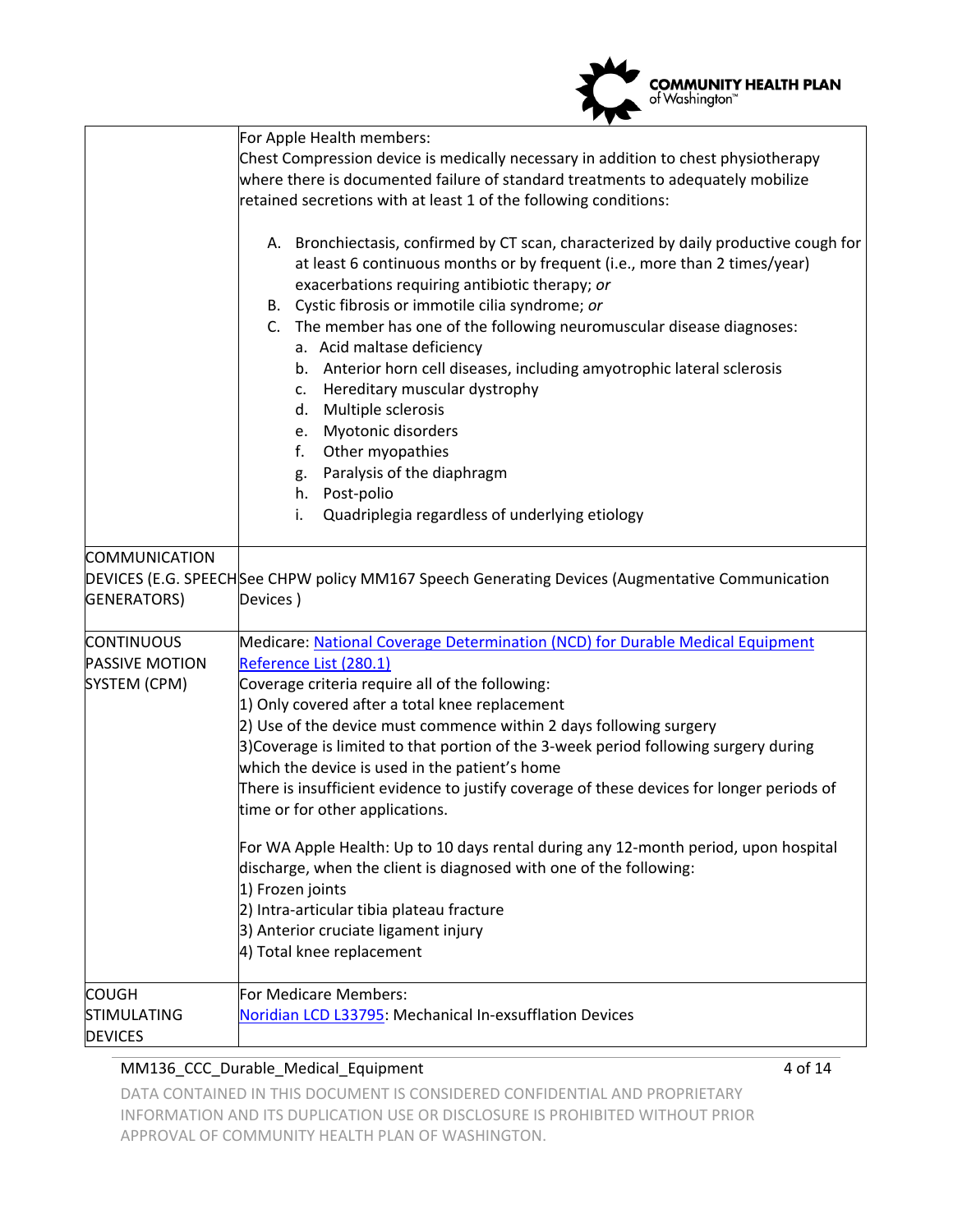

|                                                                                      | For WA Apple Health:                                                                                                                                                                                                                                                                                                                                                                                                                                                                                                                                                                                                                                                                                                                                                                                                                                                                                                                                           |  |  |
|--------------------------------------------------------------------------------------|----------------------------------------------------------------------------------------------------------------------------------------------------------------------------------------------------------------------------------------------------------------------------------------------------------------------------------------------------------------------------------------------------------------------------------------------------------------------------------------------------------------------------------------------------------------------------------------------------------------------------------------------------------------------------------------------------------------------------------------------------------------------------------------------------------------------------------------------------------------------------------------------------------------------------------------------------------------|--|--|
|                                                                                      | <b>MCG</b> Guidelines                                                                                                                                                                                                                                                                                                                                                                                                                                                                                                                                                                                                                                                                                                                                                                                                                                                                                                                                          |  |  |
| CPAP/BIPAP                                                                           | See CHPW Clinical Coverage Criteria MM135                                                                                                                                                                                                                                                                                                                                                                                                                                                                                                                                                                                                                                                                                                                                                                                                                                                                                                                      |  |  |
| <b>GAIT TRAINERS</b>                                                                 | <b>MCG Guidelines</b>                                                                                                                                                                                                                                                                                                                                                                                                                                                                                                                                                                                                                                                                                                                                                                                                                                                                                                                                          |  |  |
| <b>HEARING AIDS</b>                                                                  | see MM168: Hearing Assist Devices                                                                                                                                                                                                                                                                                                                                                                                                                                                                                                                                                                                                                                                                                                                                                                                                                                                                                                                              |  |  |
| <b>INSULIN PUMPS and</b><br><b>CONTINUOUS</b><br><b>GLUCOSE</b><br><b>MONITORING</b> | For Medicare members:<br>Noridian LCD 11570: External Infusion Pumps<br>For WA Apple Health:                                                                                                                                                                                                                                                                                                                                                                                                                                                                                                                                                                                                                                                                                                                                                                                                                                                                   |  |  |
|                                                                                      | HTA 20180119B - Continuous glucose monitoring 03/16/2018<br>https://www.hca.wa.gov/assets/program/cgm-final-findings-decision-20180318.pdf                                                                                                                                                                                                                                                                                                                                                                                                                                                                                                                                                                                                                                                                                                                                                                                                                     |  |  |
| <b>HOSPITAL BEDS AND</b><br><b>SUPPLIES</b>                                          | For Medicare Members:<br>Noridian LCD 11572: Hospital Beds And Accessories                                                                                                                                                                                                                                                                                                                                                                                                                                                                                                                                                                                                                                                                                                                                                                                                                                                                                     |  |  |
|                                                                                      | For HCA WA Apple Health members<br>Hospital beds: WAC 182-543-3000<br>The Medicaid agency covers one hospital bed in a ten-year period, per client, with the<br>following limitations:<br>(Manual Hospital beds are not routinely carried by DME suppliers)<br>A semi-electric hospital bed only when:<br>Has a medical condition that necessitates upper body positioning at no less than a<br>thirty-degree angle the majority of time the client is in the bed, or needs to be in t<br>Trendelenburg position, or client's medical condition requires immediate position<br>changes.<br>The client's medical need requires the client to be positioned in a way that is not<br>$\bullet$<br>possible in a regular bed and the position cannot be attained through less costly<br>alternatives (e.g., the use of bedside rails, a trapeze, pillows, bolsters, rolled up<br>towels or blankets);<br>The client is able to operate the controls independently. |  |  |
|                                                                                      | Additional criteria for special beds:                                                                                                                                                                                                                                                                                                                                                                                                                                                                                                                                                                                                                                                                                                                                                                                                                                                                                                                          |  |  |
|                                                                                      | Indications for a semi-electric hospital bed must be met.                                                                                                                                                                                                                                                                                                                                                                                                                                                                                                                                                                                                                                                                                                                                                                                                                                                                                                      |  |  |
|                                                                                      | Fully electric bed: brain injury, spinal cord injuries, and/or neurological damage<br>that prevents the member from getting in and out of bed.                                                                                                                                                                                                                                                                                                                                                                                                                                                                                                                                                                                                                                                                                                                                                                                                                 |  |  |
|                                                                                      | Heavy-duty, extra-wide/bariatric bed: member's weight is more than 350<br>$\bullet$<br>pounds but less than 600 pounds.                                                                                                                                                                                                                                                                                                                                                                                                                                                                                                                                                                                                                                                                                                                                                                                                                                        |  |  |

## MM136\_CCC\_Durable\_Medical\_Equipment 5 of 14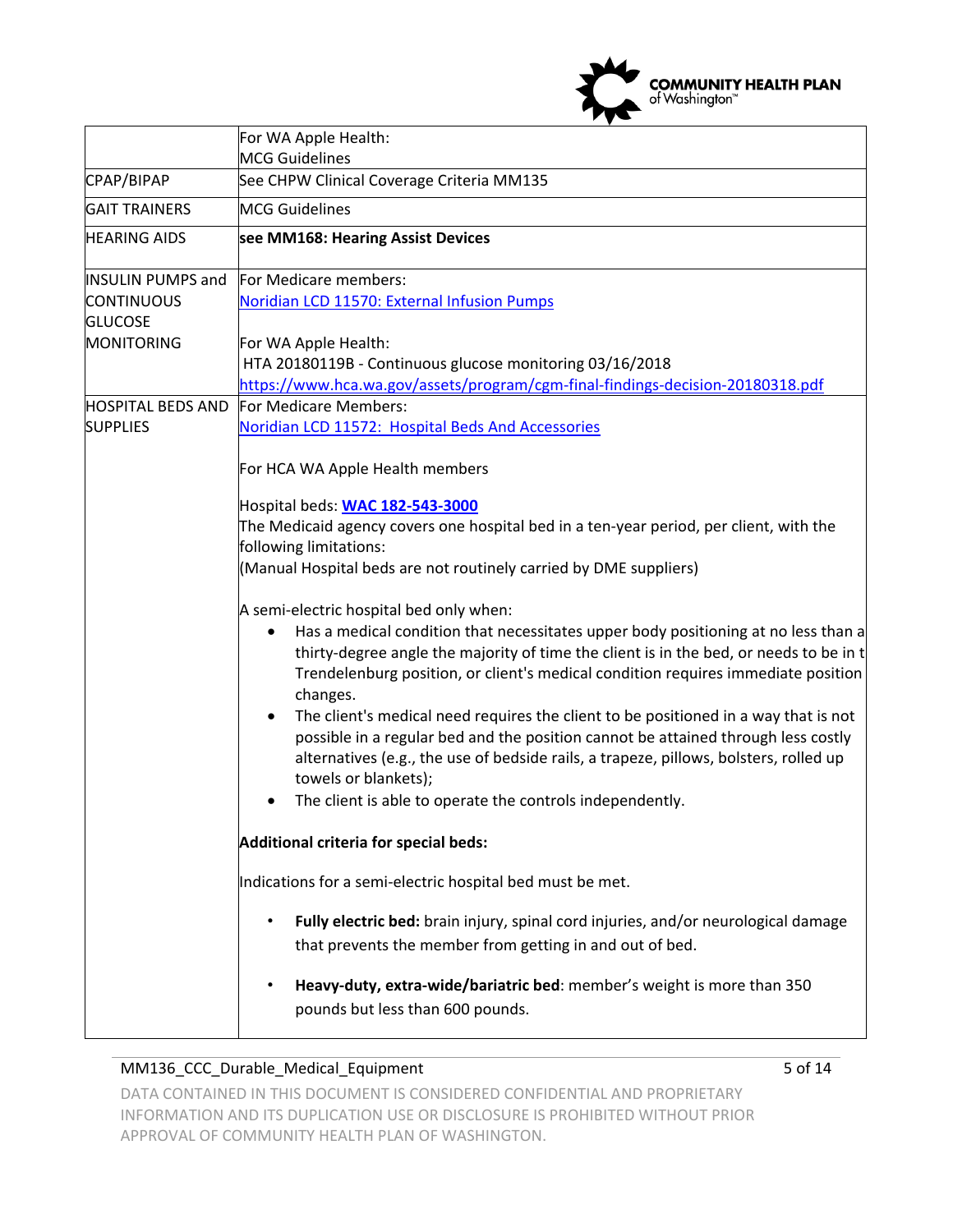|                                            | <b>COMMUNITY HEALTH PLAN</b><br>of Washington <sup>™</sup>                                                                                                                                                                                                                                                                                                                                                                                                                                                                                                                                                                                                                                                                                                                                                                                                                                                                                                                                                                                                             |
|--------------------------------------------|------------------------------------------------------------------------------------------------------------------------------------------------------------------------------------------------------------------------------------------------------------------------------------------------------------------------------------------------------------------------------------------------------------------------------------------------------------------------------------------------------------------------------------------------------------------------------------------------------------------------------------------------------------------------------------------------------------------------------------------------------------------------------------------------------------------------------------------------------------------------------------------------------------------------------------------------------------------------------------------------------------------------------------------------------------------------|
|                                            | Extra-heavy-duty bed: member's weight is 600 pounds or more.                                                                                                                                                                                                                                                                                                                                                                                                                                                                                                                                                                                                                                                                                                                                                                                                                                                                                                                                                                                                           |
|                                            | Rental of bed:<br>The above criteria for the particular bed are satisfied<br>The patient has less than 12 months length of need<br>$\bullet$<br>Has a chronic or terminal condition such as chronic obstructive pulmonary<br>disease (COPD), congestive heart failure (CHF), lung cancer or cancer that has<br>metastasized to the lungs, or other pulmonary conditions that cause the need for<br>immediate upper body elevation                                                                                                                                                                                                                                                                                                                                                                                                                                                                                                                                                                                                                                      |
|                                            | Purchase of bed:<br>The above criteria for the particular bed are satisfied<br>The patient has 12 months or more length of need<br>The patient has diagnosis of one of the following: quadriplegia;<br>tetraplegia;<br>Duchenne muscular dystrophy;<br>amyotrophic lateral sclerosis (ALS),<br>ventilator-dependent; or<br>COPD or CHF with aspiration risk or shortness of breath that causes the need for a                                                                                                                                                                                                                                                                                                                                                                                                                                                                                                                                                                                                                                                          |
| Mandibular<br>Advancement<br>Devices (MAD) | immediate change of upper body positioning of more than thirty degrees.<br>Medicare Members: Noridian Local Coverage Article:<br>Oral Appliances for Obstructive Sleep Apnea - Policy Article (A52512)<br>Apple Health Members:                                                                                                                                                                                                                                                                                                                                                                                                                                                                                                                                                                                                                                                                                                                                                                                                                                        |
|                                            | One custom made (no prefabricated) MAD per client (aged 21 years and older), every five<br>years would be covered with prior authorization under code EO486 when the following<br>criteria are met:<br>A face to face evaluation with a sleep medicine physician prior to sleep<br>А.<br>testing is completed in agency-designated center of excellence (COE)<br><b>B.</b><br>Sleep testing criteria for CPAP is met<br>AHI or RDI $\geq$ 15 per hour with minimum of 30 events OR<br>1.<br>The AHI or RDI $\geq$ 5 and $\leq$ 14 events per hour with minimum of 10<br>2.<br>events and documentation of:<br>Excessive daytime sleepiness, impaired cognition, mood<br>a.<br>disorders, or insomnia; or,<br>Hypertension, ischemic heart disease, or history of stroke;<br>b.<br>or,<br>If the AHI> 30 or the RDI> 30 and meets either of the following(a or<br>3.<br>b):<br>The member is not able to tolerate a positive airway<br>а.<br>pressure (PAP) device; or,<br>The treating physician determines that the use of a CPAP<br>b.<br>device is contraindicated. |

### MM136\_CCC\_Durable\_Medical\_Equipment 6 of 14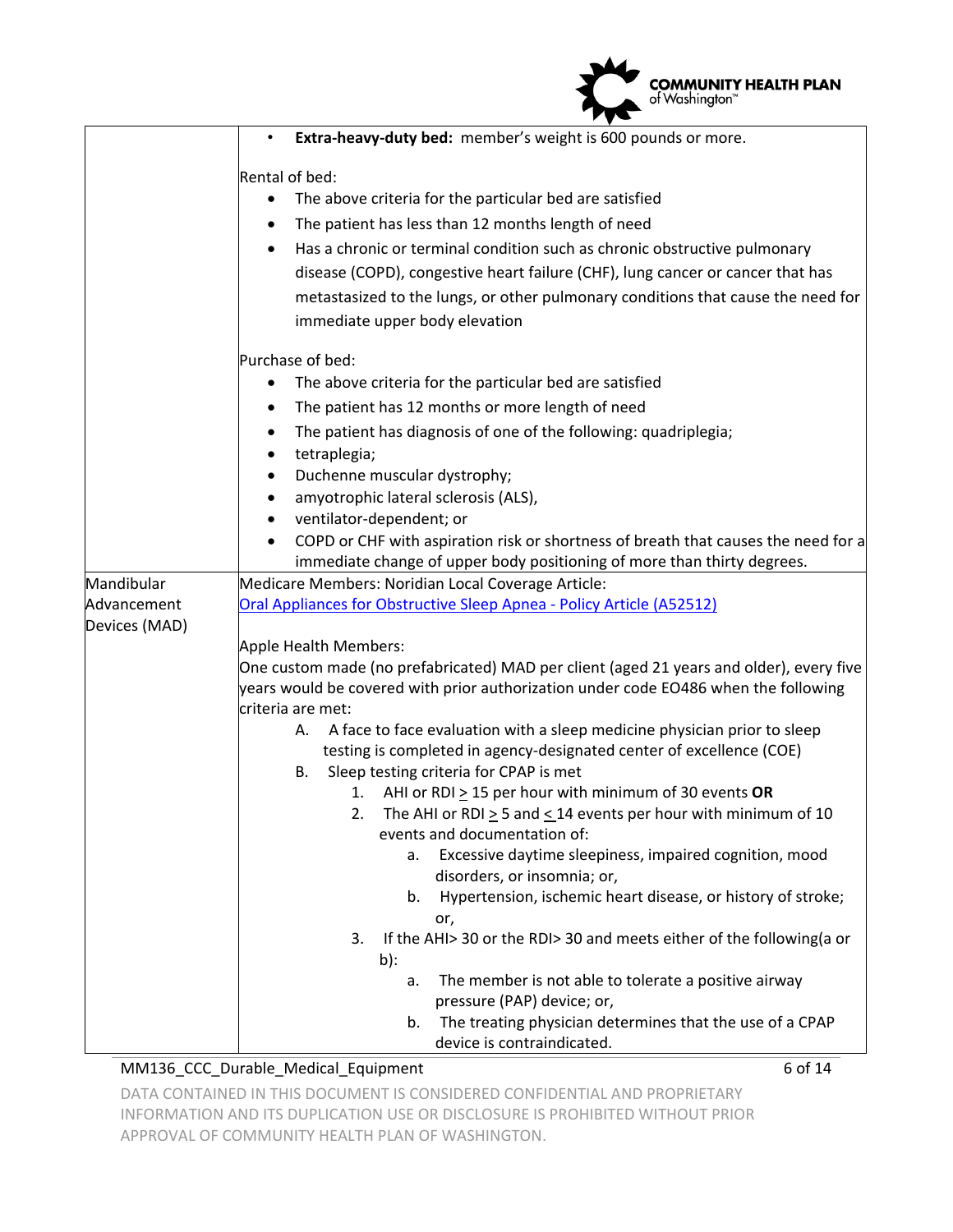|                                              | <b>COMMUNITY HEALTH PLAN</b><br>of Washington™                                                                                                                                                                                                                                                                                                                                                                                                                                                                                                                                                                                                                                                                                                                                                                                                                                                                                                                                                                                                                                                    |  |  |
|----------------------------------------------|---------------------------------------------------------------------------------------------------------------------------------------------------------------------------------------------------------------------------------------------------------------------------------------------------------------------------------------------------------------------------------------------------------------------------------------------------------------------------------------------------------------------------------------------------------------------------------------------------------------------------------------------------------------------------------------------------------------------------------------------------------------------------------------------------------------------------------------------------------------------------------------------------------------------------------------------------------------------------------------------------------------------------------------------------------------------------------------------------|--|--|
|                                              | The client has tried and failed the use of CPAP. Documentation of at least a 6<br>C.<br>month trial period, describing why CPAP failed, or reason explaining why<br>CPAP is not the appropriate treatment<br>Device is ordered by treating provider post review of sleep study<br>D.<br>The device is provided and billed for by a licensed dentist (DDS or DMD).<br>E.<br>The device must be titrated in a sleep center by a qualified provider who has<br>F.<br>experience in titrating the MAD<br>The client must have their own teeth (no dentures or partials<br>G.<br><b>Exclusions</b><br>Prefabricated (E0485) appliances are not considered reasonable and necessary due to<br>insufficient evidence and are not a covered benefit. Not medically necessary are:<br>Oral occlusal appliances for (TMJ)<br>Tongue retaining devices used to treat OSA and/or snoring<br>All oral appliances used only to treat snoring without a diagnosis of<br><b>OSA</b><br>Oral appliances used to treat other dental conditions<br>Oral appliances that require repeated fitting and/or adjustments, |  |  |
|                                              | beyond the first 90-days, in order to maintain fit and/or effectiveness                                                                                                                                                                                                                                                                                                                                                                                                                                                                                                                                                                                                                                                                                                                                                                                                                                                                                                                                                                                                                           |  |  |
| OXYGEN                                       | See CHPW Clinical Coverage Criteria MM144                                                                                                                                                                                                                                                                                                                                                                                                                                                                                                                                                                                                                                                                                                                                                                                                                                                                                                                                                                                                                                                         |  |  |
| <b>PATIENT LIFTS</b>                         | For Medicare members:<br>Noridian LCD 11577: Patient Lifts                                                                                                                                                                                                                                                                                                                                                                                                                                                                                                                                                                                                                                                                                                                                                                                                                                                                                                                                                                                                                                        |  |  |
| <b>PROSTHETICS</b>                           | For WA Apple Health members: MCG Guidelines<br>For Medicare members:<br>Noridian LCDs Consult specific LCD on Noridian index at<br>https://med.noridianmedicare.com/web/jddme/policies/lcd/active<br>For WA Apple Health members: MCG Guidelines<br>For Ankle Foot Orthotics and Ankle Knee Orthotics, see CHPW Clinical Coverage Criteria                                                                                                                                                                                                                                                                                                                                                                                                                                                                                                                                                                                                                                                                                                                                                        |  |  |
| <b>Positioning Car Seat</b>                  | MM158 Ankle Foot Orthotics and Ankle Knee Orthotics<br>For WA Apple Health Members:                                                                                                                                                                                                                                                                                                                                                                                                                                                                                                                                                                                                                                                                                                                                                                                                                                                                                                                                                                                                               |  |  |
| For EPSDT children<br><21 years with special | Both of the following criteria are required for approval of a positioning car seat:                                                                                                                                                                                                                                                                                                                                                                                                                                                                                                                                                                                                                                                                                                                                                                                                                                                                                                                                                                                                               |  |  |
| orthopedic or                                | 1. The patient has a significant physical or neurologic or orthopedic condition including<br>one or more of the following:                                                                                                                                                                                                                                                                                                                                                                                                                                                                                                                                                                                                                                                                                                                                                                                                                                                                                                                                                                        |  |  |
| neurologic needs<br>(HCPCS T5001)            | Significant hypotonicity, hypertonicity, athetosis, ataxia, spasticity, seizure<br>disorder, or muscle spasming which results in uncontrollable movement and<br>position change<br>Orthopedic disease processes resulting in significant bony fragility<br>Inability to maintain an unsupported sitting position independently<br>2. A rear-facing Child Safety Seat (CSS) cannot be used because of one or more of the<br>following:                                                                                                                                                                                                                                                                                                                                                                                                                                                                                                                                                                                                                                                             |  |  |

### MM136\_CCC\_Durable\_Medical\_Equipment 7 of 14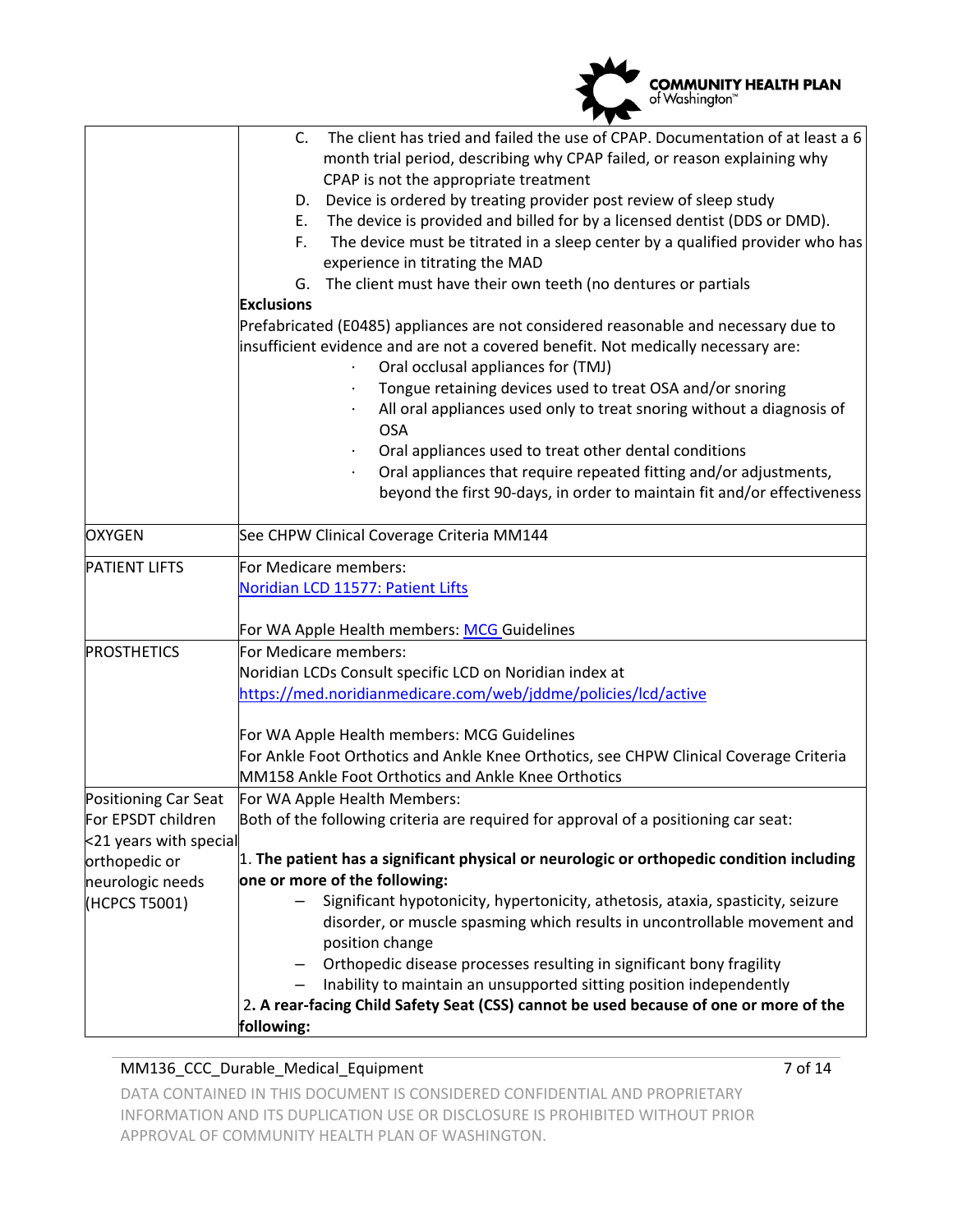|                                               | <b>COMMUNITY HEALTH PLAN</b><br>of Washington™                                                                                                                                                                                                                                                                                                                                                                                                                                                                                                                                                                                                                                                                                                                                                                |  |  |
|-----------------------------------------------|---------------------------------------------------------------------------------------------------------------------------------------------------------------------------------------------------------------------------------------------------------------------------------------------------------------------------------------------------------------------------------------------------------------------------------------------------------------------------------------------------------------------------------------------------------------------------------------------------------------------------------------------------------------------------------------------------------------------------------------------------------------------------------------------------------------|--|--|
|                                               | Weight 50 lbs or more<br>Significant casting (such as spica cast for hip dislocation)<br>Tracheostomy<br>Severe hydrocephalus<br>Requirement of prone or supine positioning after surgery (such as for<br>myelomeningocele)<br>Significant contractures that would result in an inability to perform postural<br>corrections due to vehicle motion<br>Severe scoliosis, which interferes with proper positioning<br>According to Child Passenger Safety: American Academy of Pediatrics:<br>Most currently available convertible Child Safety Seats (CSSs) can be used rear facing to<br>40-50 lbs. All children should be restrained in a rear facing CSS for as long as possible.                                                                                                                           |  |  |
| <b>TENS UNITS</b>                             | For Medicare members:<br>Noridian LCD L33802: Transcutaneous Electrical Nerve Stimulators (TENS)<br>For WA Apple Health members: Refer to:<br>WA HTA 20091030A - Electrical Neural Stimulation, 11/20/2009<br>https://www.hca.wa.gov/assets/program/findings_decision_ens_103009%5B1%5D.pdf                                                                                                                                                                                                                                                                                                                                                                                                                                                                                                                   |  |  |
| <b>VENTILATOR, HOME</b>                       | For Medicare members:<br><b>Respiratory Assist Devices</b><br>Medical Necessity Determination: MCG Guidelines A-0893<br>For Apple Health Members:<br>Medical Necessity Determination: MCG Guidelines A-0893<br>See the Washington Administrative Code for the rules regarding coverage of home<br>ventilators, and ventilator supplies: WAC 182-552-1000                                                                                                                                                                                                                                                                                                                                                                                                                                                      |  |  |
| <b>VENTILATOR,</b><br><b>PRESSURE SUPPORT</b> | For Medicare members:<br><b>Respiratory Assist Devices</b><br>Medical Necessity Determination: MCG Guidelines A-0893<br>WA Apple Health:<br>Medical Necessity Determination: MCG Guidelines A-0893<br>See the Washington Administrative Code for the rules regarding coverage of pressure<br>ventilators, and ventilator supplies: WAC 182-552-1000<br>Pressure support ventilators all the following must be met in order to use the Expedited<br>Prior Authorization (EPA) process:<br>The client is currently using a pressure support ventilator;<br>a)<br>The client must be able to take spontaneous breaths;<br>b)<br>There must be an authorized prescriber's order for the pressure support setting;<br>C)<br>and<br>The client must be utilizing the ventilator in the pressure support mode.<br>d) |  |  |

### MM136\_CCC\_Durable\_Medical\_Equipment 8 of 14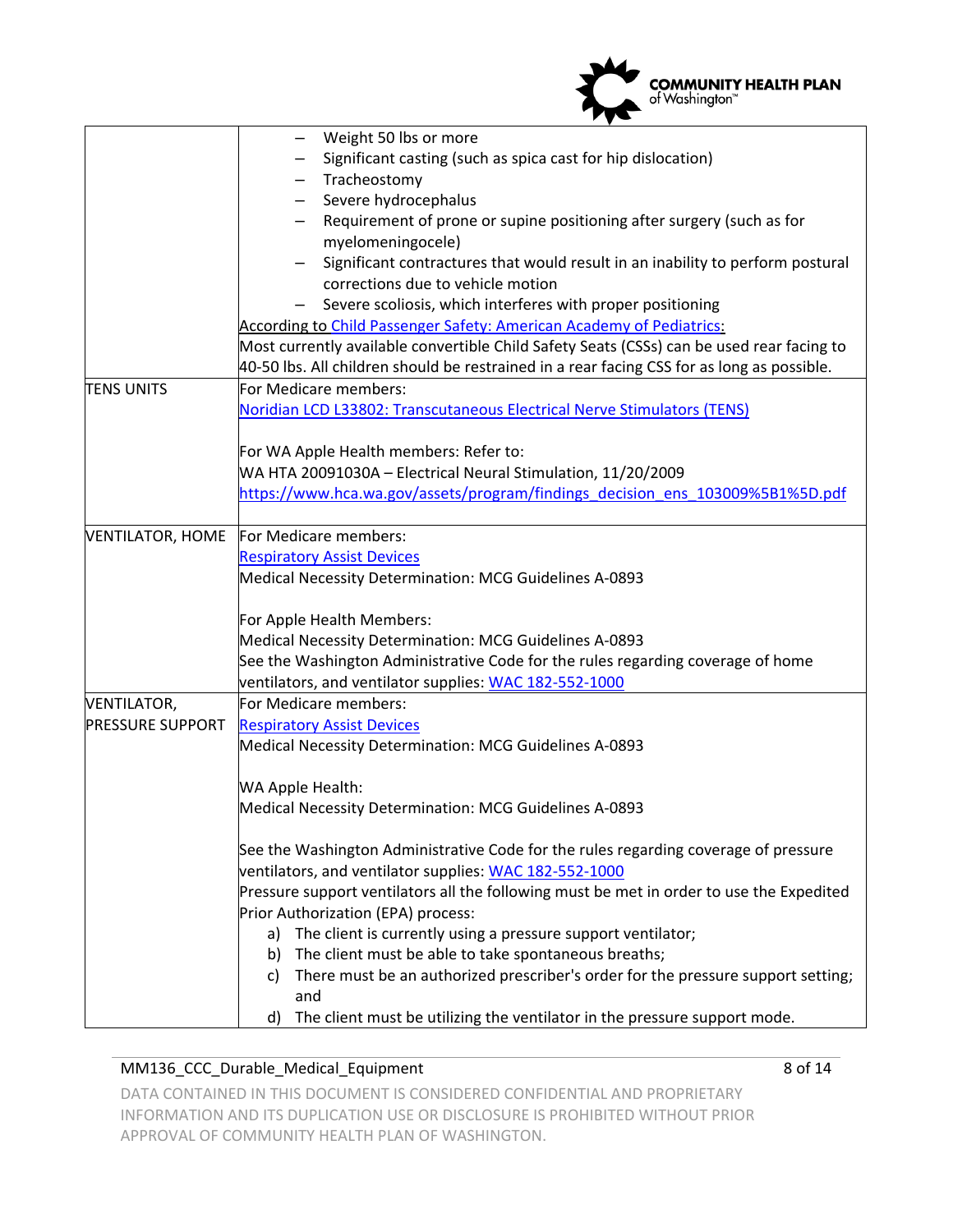

|                          | (ii) If the client has no clinical potential for weaning, the medicaid agency's EPA is                         |  |  |
|--------------------------|----------------------------------------------------------------------------------------------------------------|--|--|
|                          | valid for twelve months; or                                                                                    |  |  |
|                          | (iii) If the client has the potential to be weaned, then the medicaid agency's EPA is<br>valid for six months; |  |  |
|                          | (iv) To continue using EPA after the valid time period has lapsed, a vendor must                               |  |  |
|                          | document in the client's file that the client continues to meet the EPA criteria for                           |  |  |
|                          | a pressure support ventilator.                                                                                 |  |  |
| <b>VENTILATOR, BACK-</b> | For Medicare members:                                                                                          |  |  |
| UP                       | <b>Respiratory Assist Devices</b>                                                                              |  |  |
|                          | Medical Necessity Determination: MCG Guidelines A-0893                                                         |  |  |
|                          | For Apple Health Members:                                                                                      |  |  |
|                          | See the Washington Administrative Code for the rules regarding coverage of home                                |  |  |
|                          | ventilators, and ventilator supplies: WAC 182-552-1000                                                         |  |  |
|                          | CHPW covers a back-up ventilator when one or more of the following clinical criteria are                       |  |  |
|                          | met:                                                                                                           |  |  |
|                          | (a) The client cannot maintain spontaneous ventilations for four or more                                       |  |  |
|                          | consecutive hours;                                                                                             |  |  |
|                          | (b) The client lives in an area where a replacement ventilator cannot be provided                              |  |  |
|                          | within two hours;                                                                                              |  |  |
|                          | (c) The client requires mechanical ventilation during mobility as prescribed in                                |  |  |
|                          | their plan of care.                                                                                            |  |  |
| <b>WEARABLE</b>          | For Medicare members: Local Coverage Determination (LCD): Automatic External                                   |  |  |
| <b>CARDIOVERTER</b>      | Defibrillators (L33690)                                                                                        |  |  |
| <b>DEFIBRILLATOR</b>     | https://med.noridianmedicare.com/documents/2230703/7218263/Automatic+External+                                 |  |  |
|                          | <b>Defibrillators</b>                                                                                          |  |  |
|                          | Must be reevaluated after 3 months.                                                                            |  |  |
|                          | For Apple Health Members: MCG Guidelines A-0566                                                                |  |  |
|                          | Must be reevaluated after 3 months.                                                                            |  |  |
| <b>WHEELCHAIRS (AND</b>  | For Medicare members:                                                                                          |  |  |
| <b>ACCESSORIES) AND</b>  | Manual Wheelchairs: Noridian LCD L33788                                                                        |  |  |
| <b>SCOOTERS</b>          | https://med.noridianmedicare.com/documents/2230703/7218263/Manual+Wheelchair+                                  |  |  |
|                          | Bases+LCD+and+PA                                                                                               |  |  |
|                          | Power mobility devices: Noridian LCD L33789:                                                                   |  |  |
|                          | https://med.noridianmedicare.com/documents/2230703/7218263/Power+Mobility+Devi                                 |  |  |
|                          | ces                                                                                                            |  |  |
|                          | <b>Wheelchair Options and Accessories:</b>                                                                     |  |  |
|                          | Noridian LCD L33792                                                                                            |  |  |
|                          | https://med.noridianmedicare.com/documents/2230703/7218263/Wheelchair+Options+                                 |  |  |
|                          | Accessories+LCD                                                                                                |  |  |

#### MM136\_CCC\_Durable\_Medical\_Equipment 9 of 14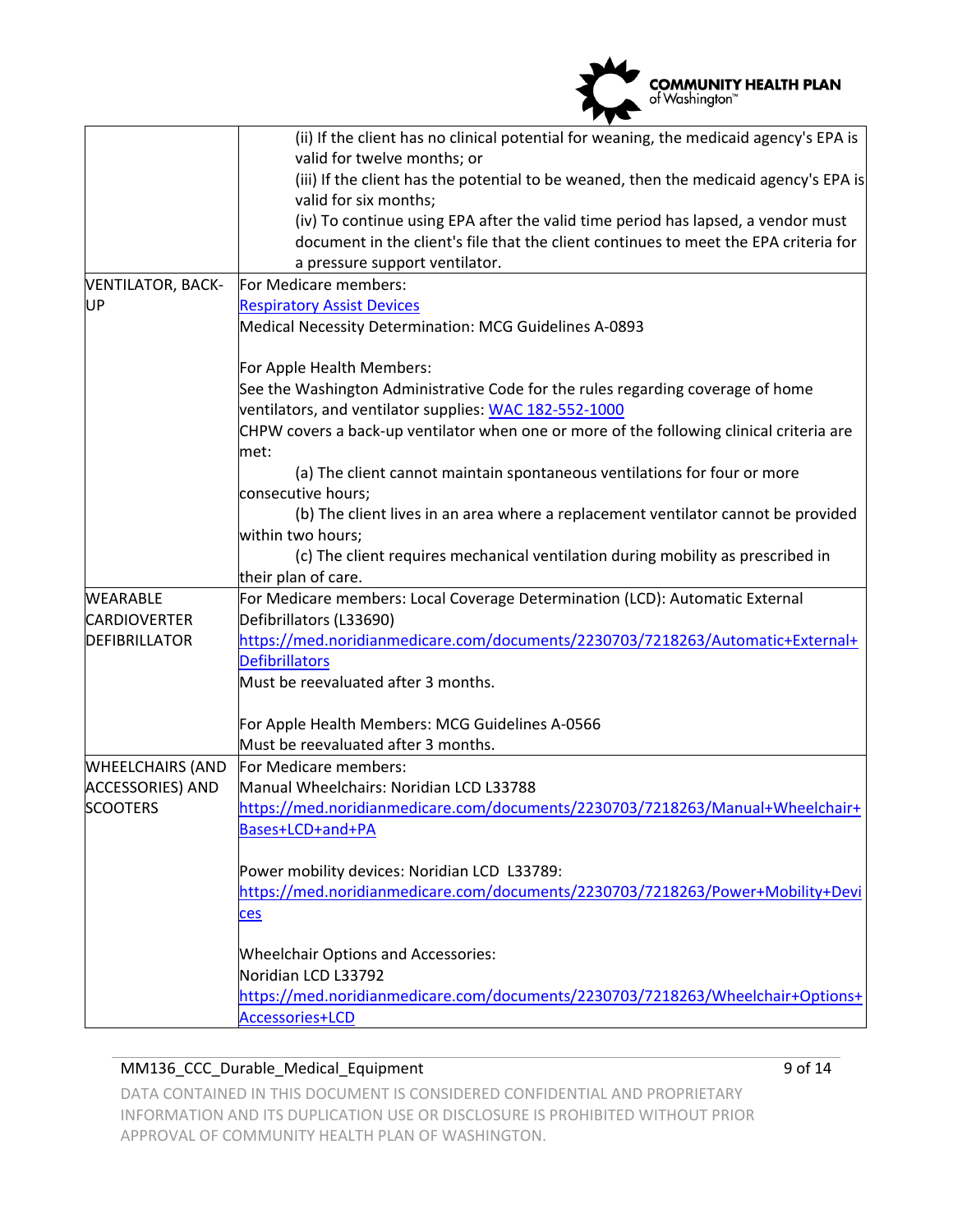|                  | <b>COMMUNITY HEALTH PLAN</b><br>of Washington™                                                                                                                      |  |  |
|------------------|---------------------------------------------------------------------------------------------------------------------------------------------------------------------|--|--|
|                  | For WA Apple Health members use MCG for medical necessity including the below                                                                                       |  |  |
|                  | specific requirement. This applies to both Rental/Purchase wheelchairs:                                                                                             |  |  |
|                  | MCG current edition: Power Wheelchair, Manual Wheelchair, or Scooter                                                                                                |  |  |
|                  | A standard lightweight wheelchair if the client's medical condition does not allow the<br>client to use standard weight wheelchair because of one of the following: |  |  |
|                  |                                                                                                                                                                     |  |  |
|                  | The client cannot self-propel a standard weight wheelchair.                                                                                                         |  |  |
|                  | Custom modifications cannot be provided on a standard weight wheelchair                                                                                             |  |  |
|                  | A high-strength lightweight wheelchair for a client who meets one of the following:                                                                                 |  |  |
|                  | Whose medical condition doesn't allow the client to self-propel a lightweight or<br>standard weight wheelchair                                                      |  |  |
|                  | Requires custom modifications that cannot be provided on a standard weight or<br>lightweight wheelchair                                                             |  |  |
|                  | A heavy duty wheelchair for a client who requires a specifically manufactured wheelchair<br>designed to meet one of the following:                                  |  |  |
|                  | Support a person weighing 300 pounds and over                                                                                                                       |  |  |
|                  | Accommodate a seat width up to 22 inches wide (not to be confused with custom<br>heavy-duty wheelchairs)                                                            |  |  |
| <b>WOUND VAC</b> | For Medicare members:                                                                                                                                               |  |  |
| SYSTEMS:         | Noridian LCD 11489 Negative Pressure Wound Therapy Pumps                                                                                                            |  |  |
|                  | https://med.noridianmedicare.com/documents/2230703/7218263/Negative+Pressure+                                                                                       |  |  |
|                  | Wound+Therapy+Pumps+LCD+and+PA/21a6cc9a-7d71-4b36-9445-6d7585c4eac9                                                                                                 |  |  |
|                  | For WA Apple Health members:                                                                                                                                        |  |  |
|                  | WA HTA 20161118A: Negative pressure wound therapy for home use (NPWT) 01/20/2017                                                                                    |  |  |
|                  | https://www.hca.wa.gov/assets/program/npwt-final-findings-decision-20170120.pdf                                                                                     |  |  |

# **LIMITATIONS/EXCLUSIONS**

Please refer to a product line's certificate of coverage for benefit limitations and exclusions for these services:

### MM136\_CCC\_Durable\_Medical\_Equipment 10 of 14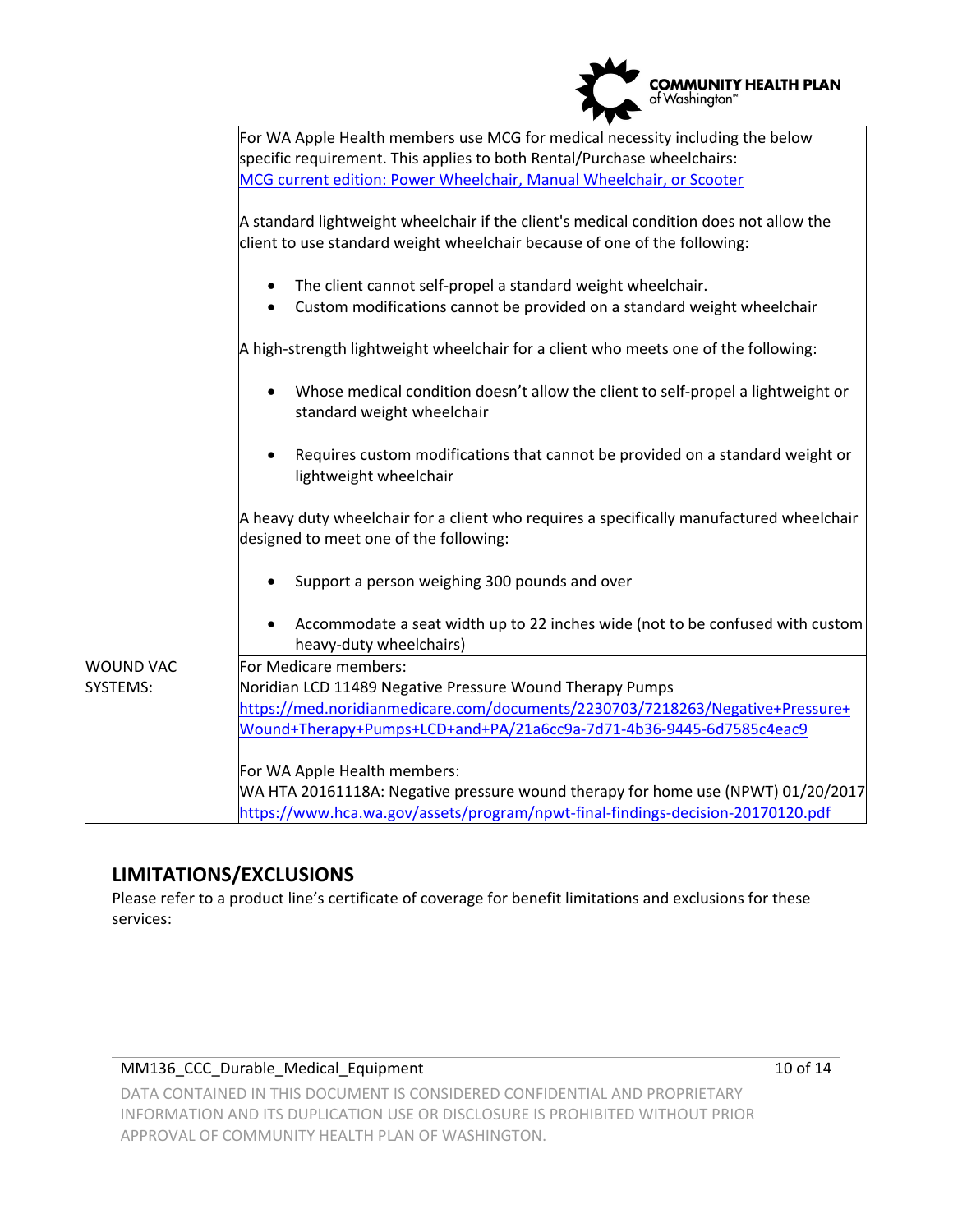

| <b>PRODUCT LINE</b>            | LINK TO CERTIFICATE OF COVERAGE                                                   |
|--------------------------------|-----------------------------------------------------------------------------------|
|                                |                                                                                   |
| MEDICARE ADVANTAGE             | http://healthfirst.chpw.org/for-members/resource-<br>library/handbooks-and-guides |
|                                |                                                                                   |
| <b>WASHINGTON APPLE HEALTH</b> | http://chpw.org/our-plans/apple-health/                                           |
|                                |                                                                                   |
| <b>INTEGRATED MANAGED CARE</b> | http://chpw.org/our-plans/apple-health/                                           |

# **Citations & References**

| <b>CFR</b>                    |                                                               |                                |
|-------------------------------|---------------------------------------------------------------|--------------------------------|
| <b>WAC</b>                    | As required by WAC 284-43-2050, WAC 182-552-1000, WAC 182-    |                                |
|                               | 501-0050                                                      |                                |
| <b>RCW</b>                    |                                                               |                                |
| <b>Contract Citation</b>      | <b>WAH</b>                                                    | 1.55 Durable Medical Equipment |
|                               | <b>IMC</b>                                                    |                                |
|                               | MA                                                            |                                |
| <b>CHPW Clinical Practice</b> | <b>Child Passenger Safety: American Academy of Pediatrics</b> |                                |
| <b>Guidelines</b>             |                                                               |                                |
| <b>Other Requirements</b>     |                                                               |                                |
| <b>NCQA Elements</b>          |                                                               |                                |
| <b>References</b>             | <b>MCG Guidelines</b>                                         |                                |

## **Revision History**

| <b>Revision Date</b> | <b>Revision Description</b>                             | <b>Revision Made By</b> |
|----------------------|---------------------------------------------------------|-------------------------|
| 12/03/2008           | Approval                                                | <b>MMLT</b>             |
| 12/08/2010           | Approval                                                | <b>MMLT</b>             |
| 02/11/2011           | Added sentence on current evaluation for<br>replacement | Lucy Sutphen, MD, FACP  |
| 12/14/2011           | Approval                                                | <b>MMLT</b>             |
| 11/21/2012           | Updated DME prior authorization<br>requirements         | Lucy Sutphen, MD, FACP  |
| 11/28/2012           | Approval                                                | <b>MMLT</b>             |
| 03/31/2014           | References updated with active links                    | Kate Brostoff MD        |
| 06/20/2014           | Updated DME prior authorization<br>requirements         | Kate Brostoff MD        |
| 06/23/2014           | Approval                                                | <b>MMLT</b>             |

## MM136\_CCC\_Durable\_Medical\_Equipment 11 of 14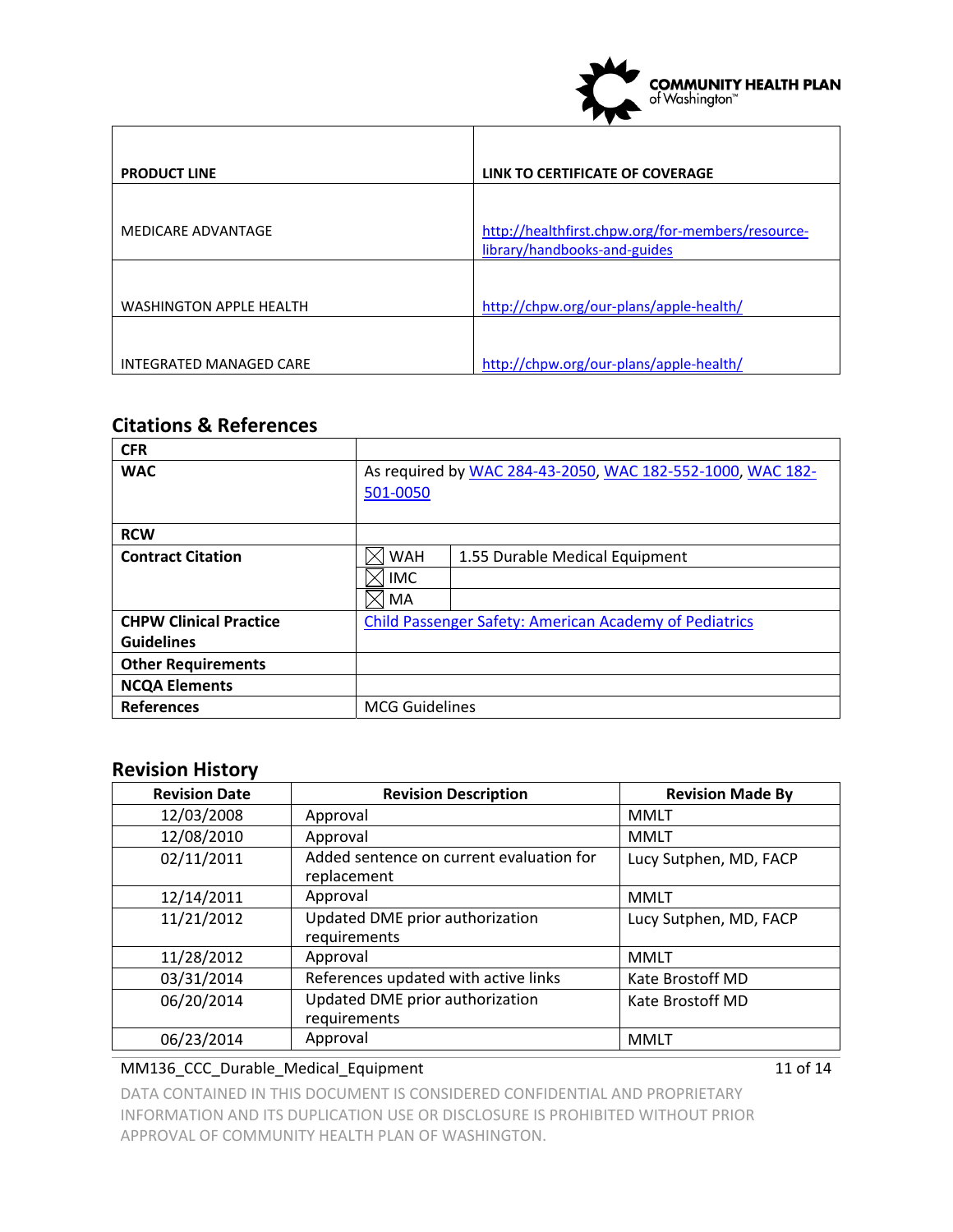

| 06/15/2015               | References updated with active links                                                                                                                                                                                                                                                                                                                                                                                                                                                                           | Kate Brostoff MD               |  |
|--------------------------|----------------------------------------------------------------------------------------------------------------------------------------------------------------------------------------------------------------------------------------------------------------------------------------------------------------------------------------------------------------------------------------------------------------------------------------------------------------------------------------------------------------|--------------------------------|--|
| 06/23/2015               | Approval<br><b>MMLT</b>                                                                                                                                                                                                                                                                                                                                                                                                                                                                                        |                                |  |
| 08/08/2016               | References updated with active links<br>Cyndi Stilson, RN                                                                                                                                                                                                                                                                                                                                                                                                                                                      |                                |  |
| 08/08/2016               | Updated links and MCG reference<br>Jane Daughenbaugh, RN                                                                                                                                                                                                                                                                                                                                                                                                                                                       |                                |  |
| 08/09/2016               | Reviewed - no changes                                                                                                                                                                                                                                                                                                                                                                                                                                                                                          | Victor Collymore, MD           |  |
| 08/09/2016               | Approval<br><b>MMLT</b>                                                                                                                                                                                                                                                                                                                                                                                                                                                                                        |                                |  |
| 09/19/2016               | Added criteria for high risk fractures per<br>Cyndi Stilson, RN<br><b>HCA</b> request                                                                                                                                                                                                                                                                                                                                                                                                                          |                                |  |
| 09/27/2016               | Approved                                                                                                                                                                                                                                                                                                                                                                                                                                                                                                       | <b>MMLT</b>                    |  |
| 05/31/2017               | Changed 'VENTILATORS' criteria to MCG.<br>Links checked and updated                                                                                                                                                                                                                                                                                                                                                                                                                                            | Cyndi Stilson, RN              |  |
| 06/01/2017               | Approved                                                                                                                                                                                                                                                                                                                                                                                                                                                                                                       | <b>MMLT</b>                    |  |
| 03/26/2018               | Changed from UM006                                                                                                                                                                                                                                                                                                                                                                                                                                                                                             | <b>Cindy Bush</b>              |  |
| 04/05/2018<br>05/02/2018 | Transferred to new template<br>Cindy Bush<br>Updated and corrected links. Corrected<br>LuAnn Chen, MD<br>links to HTA for insulin pumps and CGM<br>and for negative pressure wound vac.<br>Corrected bone growth stimulation to<br>reference WA HTA. Corrected speech<br>generating device and cough stimulating<br>devices guidelines for Medicare members.<br>Removed summary for bone growth<br>stimulation because the linked guidelines<br>are clear. Removed erroneous information<br>about rental caps. |                                |  |
| 5/30/2018                | Approved                                                                                                                                                                                                                                                                                                                                                                                                                                                                                                       | <b>UM Medical Subcommittee</b> |  |
| 06/18/2018               | Yves Houghton, RN<br>Added characteristics for DME per AHMC<br>contract 1.55 DME; Added definition;<br>Removed box under indications/criteria<br>"Medicaid Members" and "Medicare<br>Members" - no information                                                                                                                                                                                                                                                                                                 |                                |  |
| 06/22/2018               | Approval                                                                                                                                                                                                                                                                                                                                                                                                                                                                                                       | <b>UM Committee</b>            |  |
| 07/19/2018               | Added CMS information about respiratory<br>assist devices. Added WAC requirements<br>for ventilators, (home, pressure, back-up).<br>Added limitations on replacement due to<br>client's recklessness etc as per WAC 182-<br>501-0050.                                                                                                                                                                                                                                                                          | LuAnn Chen, MD                 |  |
| 08/02/2018               | Additional information added for<br>communication devices.<br>Added details regarding semi electric<br>hospital beds                                                                                                                                                                                                                                                                                                                                                                                           | LuAnn Chen, MD                 |  |
| 08/14/2018               | Approval                                                                                                                                                                                                                                                                                                                                                                                                                                                                                                       | <b>UM Medical Subcommittee</b> |  |
| 09/06/2018               | Added criteria for positional car seats and<br>clinical practice guidelines related to child<br>passenger safety.                                                                                                                                                                                                                                                                                                                                                                                              | LuAnn Chen, MD                 |  |

### MM136\_CCC\_Durable\_Medical\_Equipment 12 of 14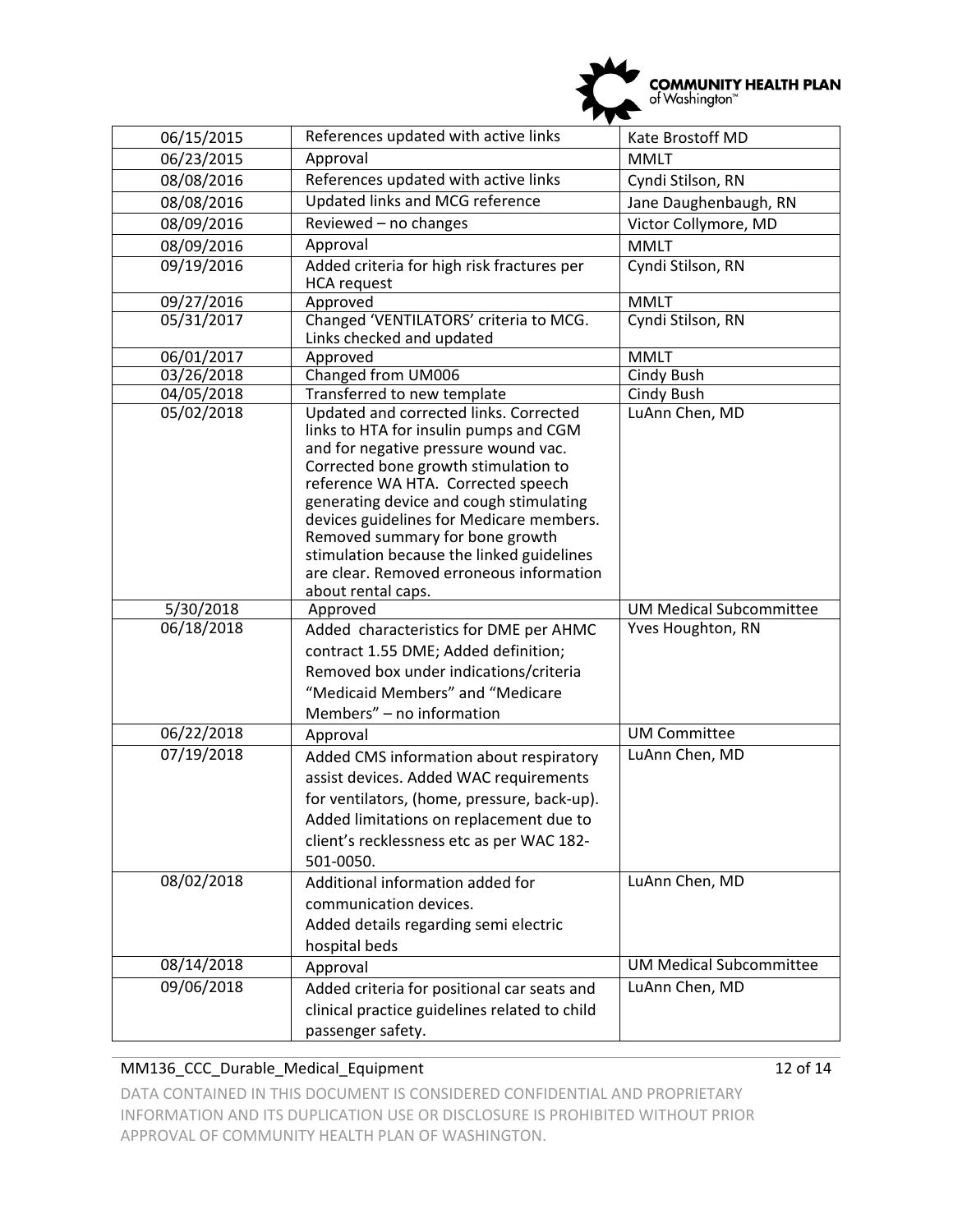

|            | Added criteria for Continuous Passive        |                                |  |
|------------|----------------------------------------------|--------------------------------|--|
|            | Motion System. Need to remove SGD and        |                                |  |
|            | hearing aids since new policies are being    |                                |  |
|            | created.                                     |                                |  |
| 9/20/18    | Added criteria for electric bed, heavy-duty, | <b>Yves Houghton RN</b>        |  |
|            | extra-wide/bariatric bed and extra-heavy-    |                                |  |
|            | duty bed                                     |                                |  |
| 09/20/2018 | Approval                                     | <b>UM Medical Subcommittee</b> |  |
| 09/26/2018 | Approval                                     | <b>UM Committee</b>            |  |
| 10/12/2018 | Clarified that prosthetics criteria: MCG     | LuAnn Chen, MD                 |  |
|            | AFO/KAFO/orthotics: MM158                    |                                |  |
|            | Need to remove speech devices when the       |                                |  |
|            | new policy is posted. Bathroom DME will      |                                |  |
|            | be separate policy.                          |                                |  |
| 10/18/2018 | Removed criteria for speech devices and      | LuAnn Chen, MD                 |  |
|            | posted the reference to CHPW policy          |                                |  |
|            | MM167 Speech Generating Devices              |                                |  |
|            | (Augmentative Communication Devices).        |                                |  |
| 10/19/2018 | Approval                                     | <b>UM Medical Subcommittee</b> |  |
| 11/14/2018 | Added indications for Chest compression      | LuAnn Chen, MD                 |  |
|            | devices for EPSDT children                   |                                |  |
| 11/15/2018 | Approved                                     | <b>UM Medical Subcommittee</b> |  |
| 12/07/2018 | Removed reference to non-covered DME         | LuAnn Chen, MD                 |  |
|            | items (TENS) for Apple Health, due to CMS    |                                |  |
|            | requirement.                                 |                                |  |
| 12/07/2018 | Approved                                     | <b>UM Medical Subcommittee</b> |  |
| 12/18/2018 | Added Mandibular Advancement Devices         | LuAnn Chen, MD                 |  |
| 12/20/2018 | Approved                                     | <b>UM Medical Subcommittee</b> |  |
| 01/04/2019 | Added requirement for physician signature    | LuAnn Chen, MD                 |  |
| 01/04/2019 | Approved                                     | <b>UM Medical Subcommittee</b> |  |
| 01/11/2019 | Expanded Chest compression criteria for AH   | LuAnn Chen, MD                 |  |
|            | members to include adults                    |                                |  |
| 01/15/2019 | Approval                                     | <b>UM Committee</b>            |  |
| 1/29/2019  | Updated Patient Lifts to use MCG             | <b>Yves Houghton</b>           |  |
|            | guidelines and removed criteria for hearing  |                                |  |
|            | aids                                         |                                |  |
| 02/01/2019 | Approval                                     | <b>UM Committee</b>            |  |
| 02/27/2019 | Requirement for submitting results of trials | LuAnn Chen, MD                 |  |
|            | with similar devices, and home assessment.   |                                |  |
|            | Removed requirement for physician visit      |                                |  |
|            | prior to DME repair. Physician signature not |                                |  |
|            | needed for DME ordered for SNF members       |                                |  |
|            | (can be signed for by ARNP or PA)            |                                |  |

#### MM136\_CCC\_Durable\_Medical\_Equipment 13 of 14